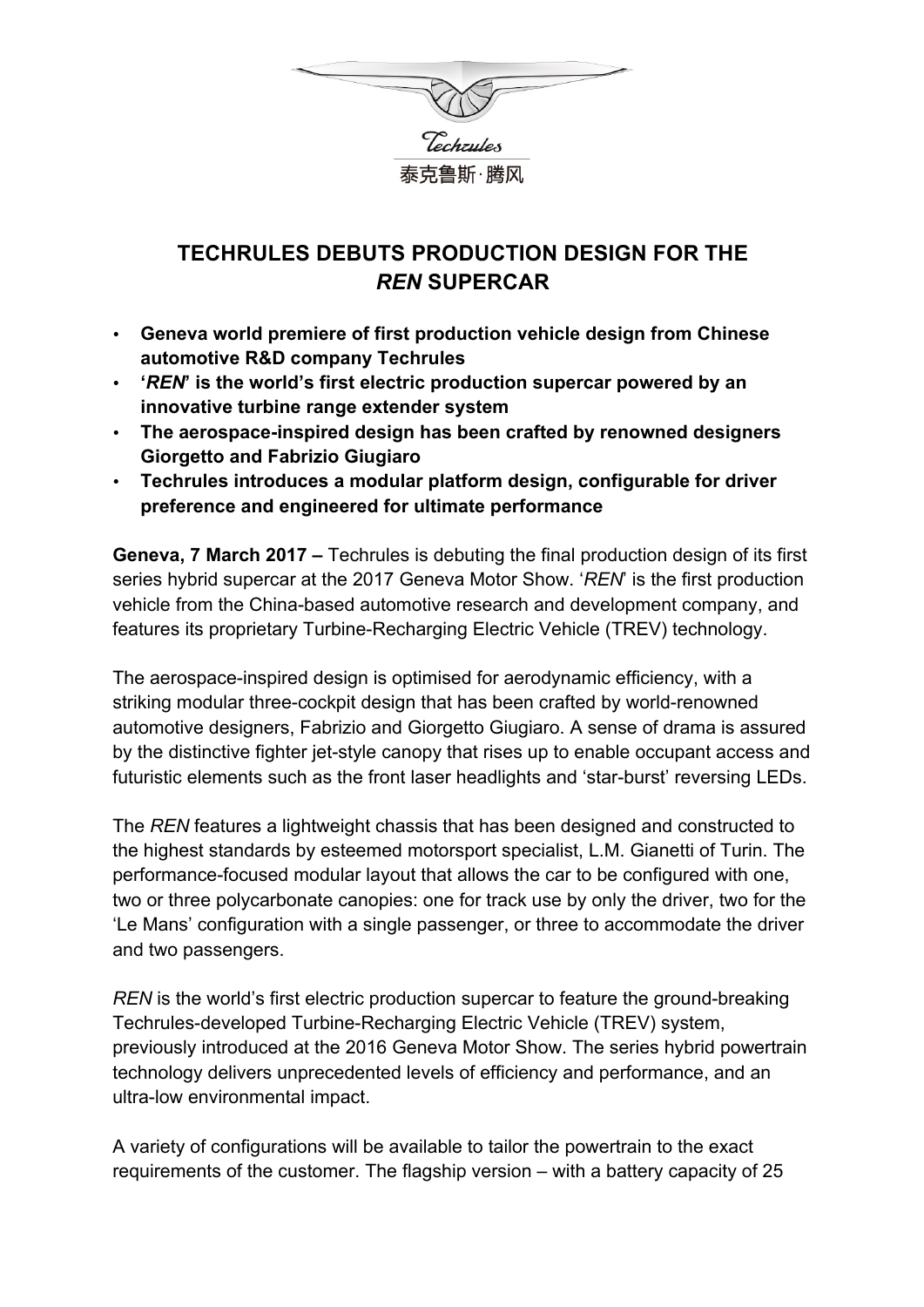kWh and with two motors at the front and four at the rear – delivers maximum power of 960kW (1,287 hp/1,305 ps) with a range of 1,170 km from 80 litres of diesel fuel (NEDC).

The *REN*'s desirability is enhanced further by a refined interior that delivers ultimate exclusivity by incorporating the highest grades of luxury materials. The wraparound cockpit and passenger pod spaces are finished using the finest Italian leather (cuoio italiano and alcantara), with seat cushions finished in a denim produced by the highend designer clothing company, PT (Pantaloni Torino).

The *REN* is packed with new technologies, including advanced driver assistance systems (ADAS) and a variety of driving modes. Inside the driver's cockpit, the centre of the steering wheel houses a self-levelling screen that displays performance-focused instrumentation while rear-view cameras feed three monitoring screens.

Techrules' advanced luxury supercar will provide an exclusive band of customers with a unique blend of ultimate performance, brutal power and unparalleled efficiency. Beyond the *REN*, the innovative powertrain and platform concept will support family and city cars, with the potential for many more model variations.

William Jin, the founder and CEO of Techrules, said: "Thanks to the unique modular design of the *REN* chassis and powertrain, we have a perfectly engineered vehicle to deliver our TREV technology in the most efficient way, according to the exact requirements of the customer. Techrules is introducing a luxury electric supercar with great dynamic performance that is more environmentally friendly and more convenient than anything comparable on the market today."

In Chinese traditional culture, Ren is the very first of five values that every Chinese person is born with to contribute to society. Ren stands for humanity and kindness, and was chosen for the first Techrules supercar as it reflects the spirit in which many esteemed scientists, engineers and designers have dedicated themselves to the project.

---------

### **FURTHER DETAILS**

### *First shakedown tests of REN completed at Monza*

As part of rigorous 'shakedown' testing at the high-speed Monza circuit in Italy in mid-February 2017, Techrules has successfully completed checks on the prototype supercar's steering, suspension systems, brakes and carbon fibre monocoque chassis.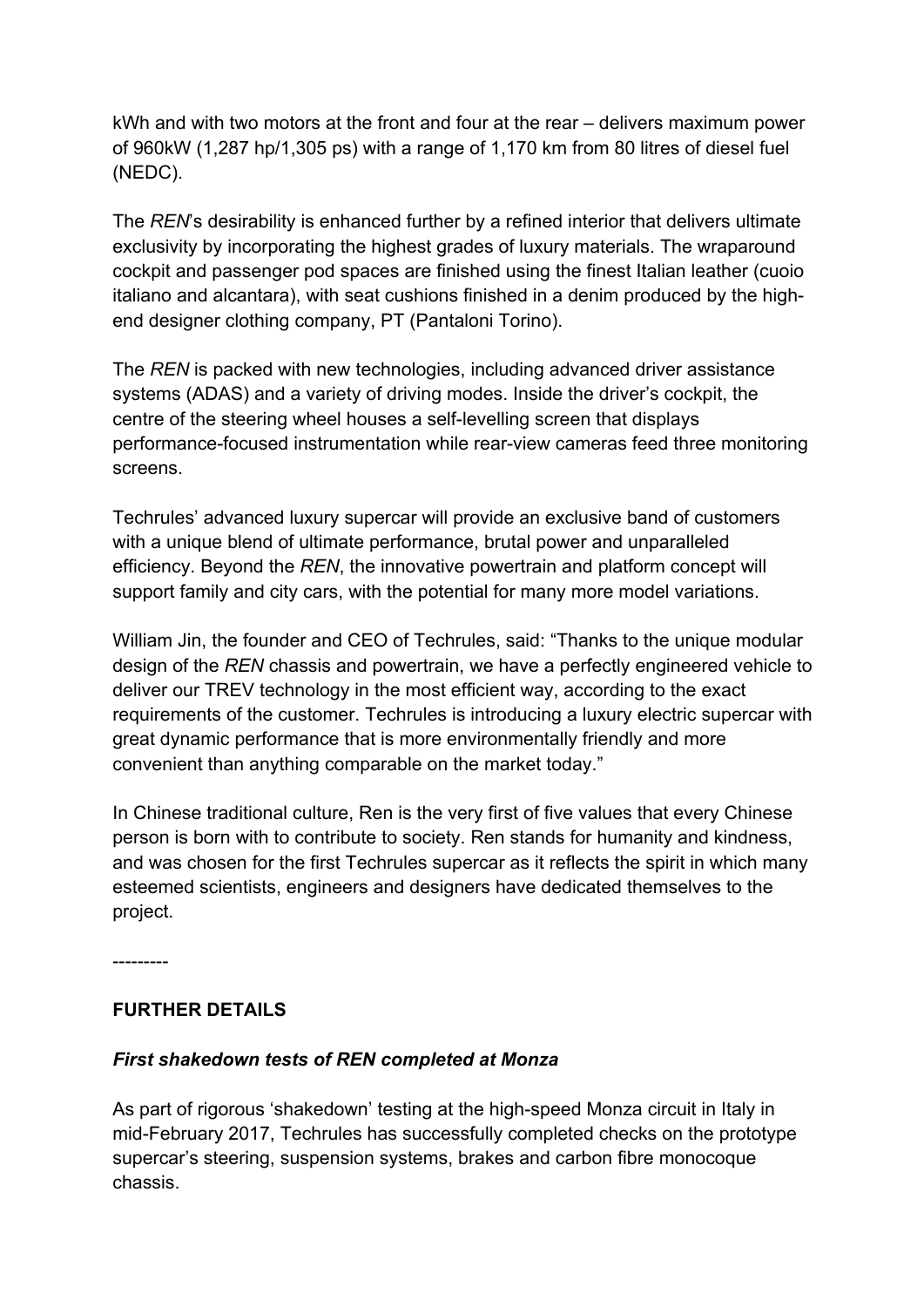Engineers were also able to conduct several tests of the innovative and proprietary Turbine-Recharging Electric Vehicle (TREV) system within the highly-advanced electric powertrain. The TREV's turbine and its battery charging and battery management systems were successfully deployed over numerous laps of the famous Italian racetrack.

The testing programme allowed the engineering team to gather important data for further development of the car towards low volume series production.

Luisa Gianetti, Team Manager at L.M. Gianetti – Techrules' development and manufacturing partner – said: "Our work at Monza this week was not specifically targeted towards high performance testing, but we were impressed with the car's dynamic and straight-line responsiveness. It was also very exciting to evaluate the turbine and its performance within the prototype production car for the first time. We are extremely satisfied with the outcome and look forward to further testing throughout the year."

Manuel Lauck, the official test driver for Techrules added: "The car is very driverorientated thanks to the clever design and central driving position. As well as providing a stunning jet fighter design, the curved canopy windscreen also provides excellent visibility when driving. Combined with excellent ergonomics, the set-up allows an exceptionally user-friendly driving experience."

### *Extraordinary design for a revolutionary electric vehicle*

The show-stopping exterior design of the *REN* is clean, simple and modular, with the lines closely following the underlying structure of the car, fulfilling the classic design maxim of 'form follows function.'

The first rule for Giorgetto and Fabrizio Giugiaro and their Turin-based GFG Style design team, when designing *REN,* was to achieve excellent aerodynamic function. None of the surfaces are designed with only styling in mind - all the lines and changes of surface have an aerodynamic purpose.

At the front, large outboard air intakes draw air into the wheel arches to cool the 380 mm carbon ceramic front brakes. Front lighting employs LED laser technology set into the edges of the large front intakes, along with animated direction indicators.

The depth of the front fenders above the wheels is as small as possible to reduce the frontal area, with vertical side panels and a squared-off rear reducing drag. The side of the car is smooth and simple, and in combination with the overall aerodynamic design elements, produces a pure, flowing profile.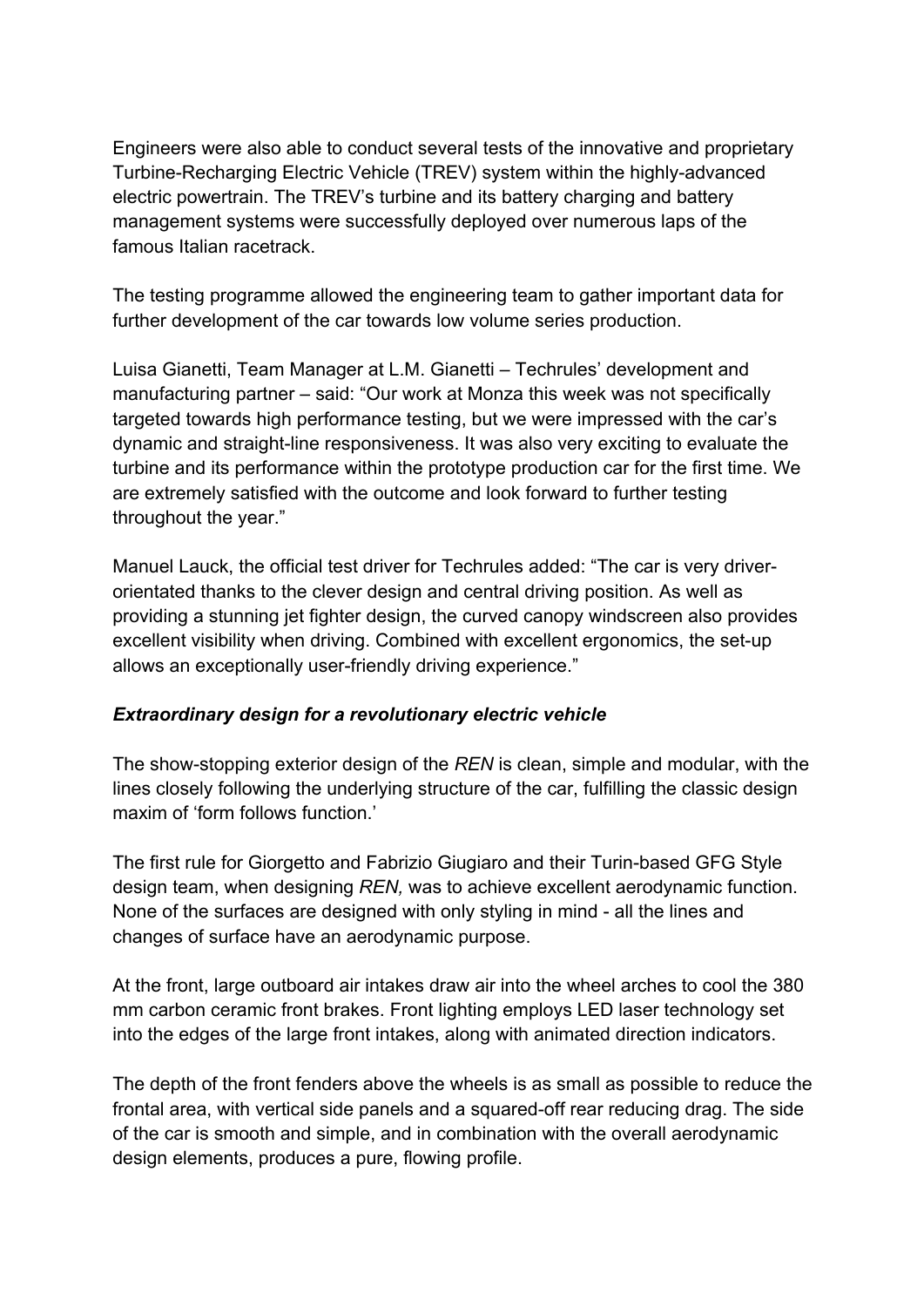The striking but functional cockpit design is closely aligned to the balance proportions of the car, reflecting its unique concept and aerodynamic focus. The central polycarbonate canopy dramatically lifts and swings up and rearward over the occupants – this can be operated from inside the cockpit at the press of a button or from outside using the remote key fob.

The only jewellery on the exterior of the body are the subtle badge pockets on each front fender but even these are functional and serve a triple purpose. The sculptured units house the rear-facing cameras (in place of door mirrors), the speakers that enable occupants to converse with people outside the car, and the *REN* emblem. Additional stand-out styling is provided by the *REN*'s exquisite 22" multi-spoke wheels, the design of which resembles a jet-engine turbine, continuing the aeronautical theme.

Completing the dramatic exterior form are the two opaque outer body shells that flank a transparent centre section. This serves to show off the advanced technology and top-grade components at the car's heart, which have been engineered to the highest standards by international motorsport specialist, L.M. Gianetti. The dark centre line appearance is created by the carbon fibre chassis beneath, clearly visible through the tough polycarbonate shell.

At the rear, the spectacular turbines – one or two, depending on the specification – are also displayed beneath the polycarbonate shell, along with the roll cage, emphasising the car's strength and safety. Further back, the 60-litre luggage compartment is visible, surrounded by the rear racecar suspension structure and the beautifully crafted machined components.

The centre rear stop light appears to float over the rear of the centre canopy, traversing the rear wings.

The trailing edges of the rear bodywork house integrated active rear spoilers which can deploy together or independently of one another to enhance stability and downforce in different circumstances. The racecar-inspired spoilers only deploy on their independent hydraulic actuators at high speeds. A dedicated ECU assesses a variety of data – including speed, acceleration, steering angle and braking force – to determine what assistance is required from the spoilers to optimise the car's performance. When retracted, only discreet shut lines give a clue to their presence.

The turbine exhausts vent through large, futuristic apertures in the rear – which are lined with reversing LEDs, to create a vivid starburst effect when lit. The tail lights plus the striking direction indicators are hidden until lit and frame the rear vents to complete a dramatic style like no other supercar. A motorsport-style fog light is also mounted in the centre of the rear panel, along with a third rear-view camera.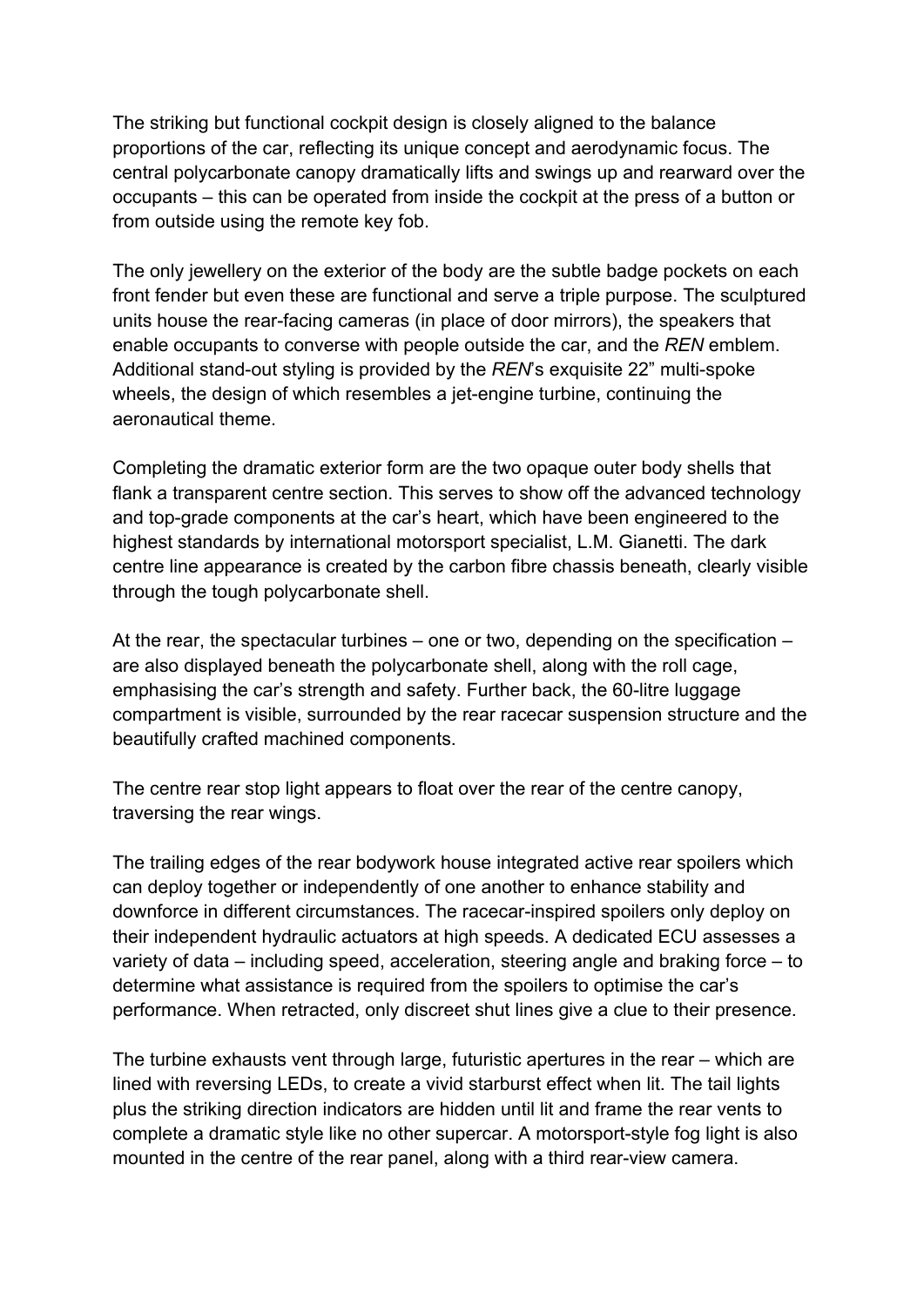### *Bespoke interior designed and crafted in Italy*

The *REN*'s individuality is enhanced further by a refined, premium interior that delivers ultimate exclusivity with the highest grades of luxury materials. The cossetting driver's cockpit and passenger pods are finished using the finest Italian leather which indulges the occupants by covering every surface they will touch. In the driver's cockpit, this includes the upper instrument panel that houses three high definition rear view monitors.

To enhance the sense of exceptional luxury, the seat cushions are finished in an exclusive denim fabric produced by the haute couture clothing company, PT (Pantaloni Torino). Its bespoke texture is designed to grip the occupant to the seat and help prevent sliding around under high cornering or braking loads.

Door panels are also skilfully leather bound and stitched, contrasting beautifully with the lower exposed carbon-fibre section, which serves to remind occupants of the supercar's performance capabilities. Where the three-occupant configuration is selected, the two passengers sit comfortably in the 'semi-prone' position, with access to fold out touchscreens and a communication system that uses speakers and microphones built into each of the headrests.

### *Advanced in-car technology and safety systems*

The *REN* is packed with new technologies that combine intelligent advanced driver assistance systems (ADAS) and advanced connectivity solutions to provide safety and convenience for customers. The information display has an aeronautical flavour, reflecting the instruments in a modern helicopter.

The sweeping upper instrument panel wraps around the driver's cockpit and houses three separate monitoring screens that display the video feed from the rear-view cameras. One camera is mounted on each side of the car within the badge indents and the third centrally positioned on the rear of the car. A centre display on the dash is visible between the rim and the hub of the steering wheel, and there are two further displays in the instrument panel flanking the driver.

The centre camera gives a 180 degree view to the rear and displays the image on the centre screen when driving and reversing. The two side cameras deliver views onto the two outer screens equivalent to those from traditional side mirrors, and eliminate blind spots.

The seats feature wrap-around headrests containing speakers and a microphone to enable communication between passengers and the driver. There is also an option to have cameras displaying the faces of occupants to one another, allowing them to video chat, with fold out screens for the passengers.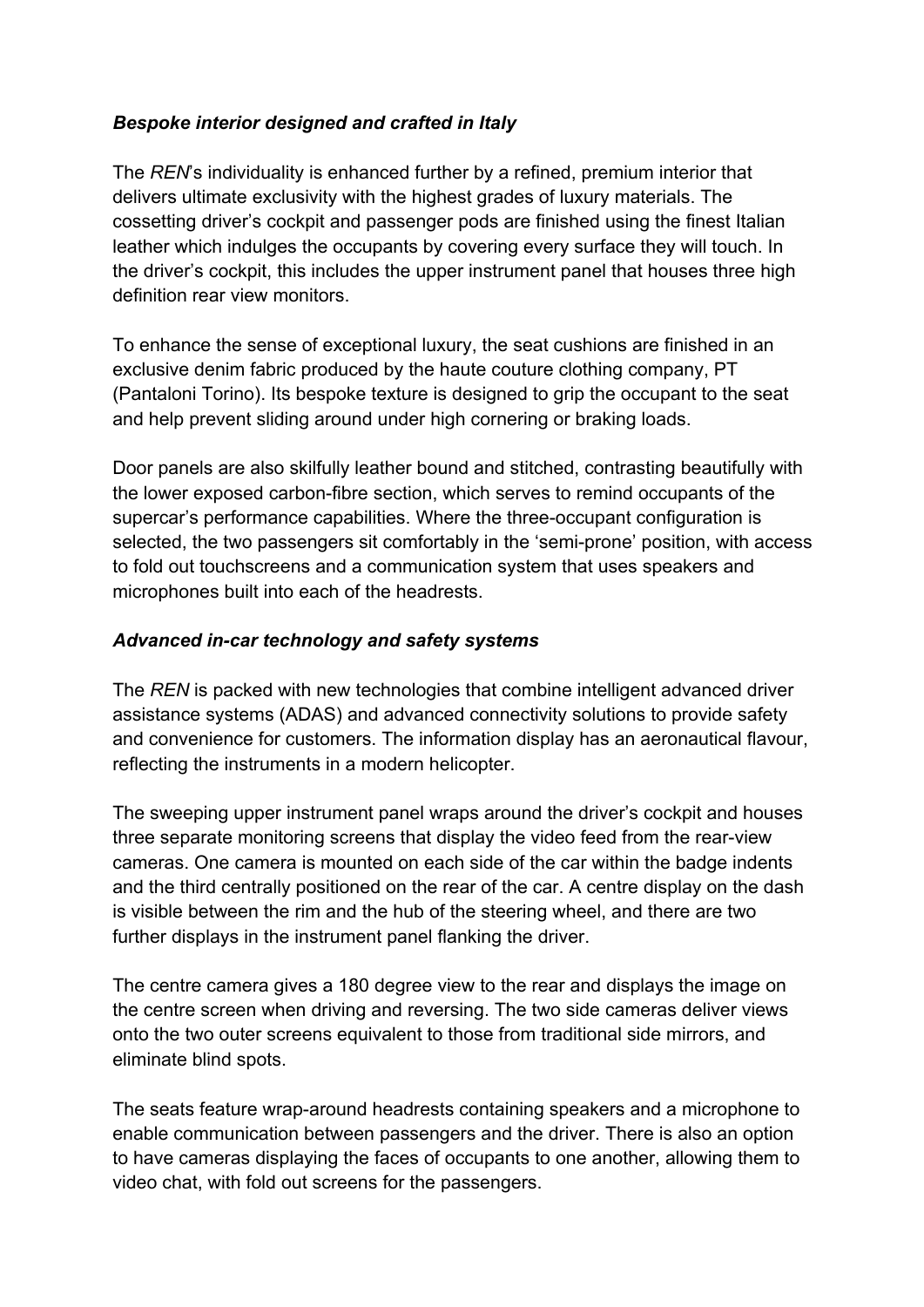To allow the driver to communicate with people outside, such a security guards at barriers, there are also speakers and microphones housed in the recessed badge emblems on either side of the car.

During start-up, the screens will display key information on the turbine, such as rpm and operating temperature. The main display will then switch to provide information needed for driving, such as speed, battery range and powertrain performance. Seven selectable driving modes are available to the driver, offering a range of performance, economy and comfort modes.

Instead of a static instrument binnacle, digital instrumentation are displayed on a self-levelling screen in the centre of the steering wheel. Using similar technology to a smartphone, the display remains horizontal as the wheel is rotated. As well as aesthetic appeal, the system has practical and safety benefits, with the screen close to the driver's eye line allowing them to focus on the road ahead.

Radar sensors and forward facing cameras are located behind the dark, transparent surfaces in the nose of the car and drive the active safety features, including emergency braking and blind spot detection.

### *An all-new platform delivers ultimate performance, brutal power and unparalleled efficiency*

The newly-developed Techrules platform is modular, permitting the *REN* to be configured to accommodate the driver only, or with one or two additional occupants depending on their exact requirements. For track or competition use, the driver may opt to have the one-pod polycarbonate canopy, with the side pods remaining empty.

For carrying a passenger, the driver may choose a 'Le Mans' two occupant configuration, with a room for one passenger in one side pod, and luggage in the other side space. To incorporate the two passenger arrangement a three-pod canopy is required. The configuration can be changed 'on the fly', with the driver having all three interchangeable canopies available in their garage to configure the car at will.

Operated by a dash-mounted button inside the cockpit or from the remote key fob, the canopy rises electrically on four high-strength multi-link articulated struts. It remains horizontal as it rises and sweeps back over the occupants heads to rest behind the open cockpit. The car can be driven at low speeds with the canopy open, offering a 'wind in the hair' driving experience.

The entire process of entering and exiting the *REN* is enabled by a carefully choreographed sequence that adds extraordinary drama the beginning or end of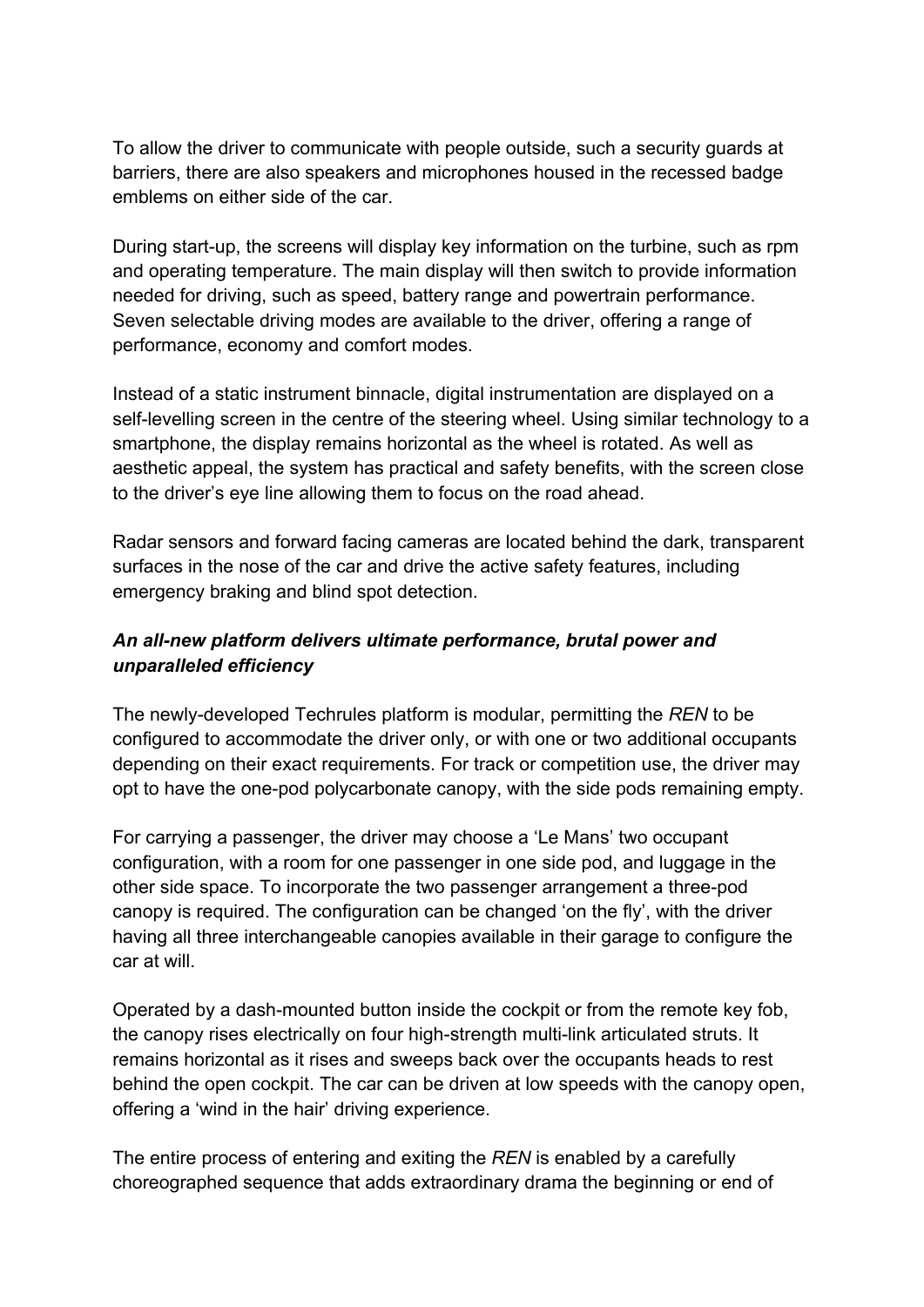every journey. The driver enters the cockpit by stepping through one of the side pods. To allow easy access, as the canopy opens the constituent parts of the dash each retract, the steering column moves upwards and the passenger footrests in the side pods automatically move forwards. As the canopy closes, each element returns to its ready-to-go position.

The rear chassis section is topped by a stunning polished aluminium bulkhead, machined from a solid billet of aluminium using a 5-axis mill. The precision-crafted frame is visible through the polycarbonate surface, as are the coil-over suspension units. The 60-litre rear luggage compartment is large enough to accommodate a set of golf clubs.

### *Performance-focused chassis to match the highest standards of motorsport*

The *REN*'s chassis and body was designed and developed by renowned motorsport specialist, L.M. Gianetti of Turin. The supercar is constructed mainly from carbonfibre and high-strength aluminium alloy and steel components.

The chassis comprises a full carbon-fibre tub, similar to that used in the top echelons of motorsport, but extended at the rear and with an integral side pod on each side of the centre section.

A 40-litre FIA-certified "safety fuel bladder" is housed beneath the floor of each pod to store fuel to power the recharging turbine(s). These tanks are foam filled and designed to prevent significant fire even when damaged. When passenger configurations are selected, they sit in a semi-prone position, with the fuel tanks located beneath the legs, under the reinforced, lightweight carbon-fibre floor.

Aluminium end plates on the front and rear of the tub provide anti-roll bar mountings; on track versions of the car only they also incorporate mounting points for air jacks, two at the front and two at the rear. The front plate provides a mounting for three electric water pumps mounted in a separated cradle.

At the front and rear, machined aluminium alloy side plates provide the housing for the motor reduction gearing and pickup points for the suspension. All aluminium fittings are machined from billet 7075 grade Ergal Aluminium alloy, which offers a lightweight solution and great resistance to corrosion.

The rear section of the tub behind the driver also houses the lithium ion battery pack and inverter. Depending on how the car is configured, the battery may extend to the full width of the side pods.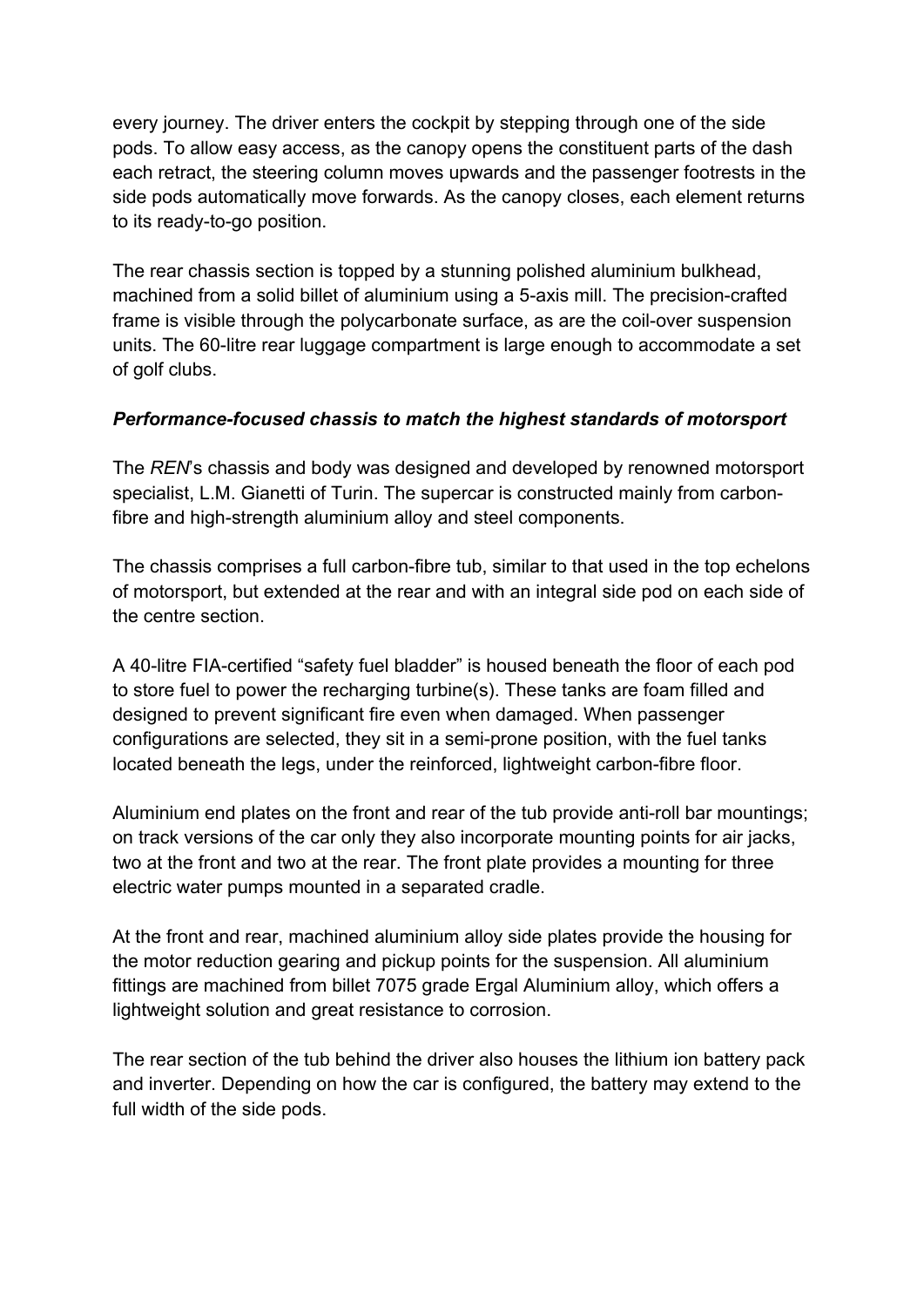The driver's section is topped by a protective steel motorsport-specification roll cage. This was chosen instead of an enclosed carbon monocoque to allow the upper structure to be specified for different race series if used as a track car.

Overall, the weight of the car is expected to be in the region of 1700 kg – depending on specification.

Paolo Gianetti, CEO at L.M. Gianetti, said: "In the development phase a *REN*  prototype was extensively shaken down at the challenging Monza race circuit. Our engineers exceeded the project's targets for the innovative charging system, the highly advanced electric drivetrain, the driving characteristics and the car's performance.

"The results of the extensive testing regime also leave us very satisfied that we are delivering a truly unique supercar. In the next months we will continue the development of the car with several testing activities on the most famous European tracks."

### *High-performing suspension, steering and brakes*

The suspension elements were designed specifically for the car and manufactured by L.M. Gianetti. The suspension comprises a classic unequal length wishbone design front and rear. It is constructed of high strength tubular steel and Tig welded. The wishbones are designed to withstand the level of forces that would be experienced by GT3 racing cars.

Steel tube was chosen over carbon-fibre for long-term durability and strength; carbon-fibre suspension components can be susceptible to ballistic damage from road grit and weathering over time.

There are bespoke in-board, horizontally-mounted KW three-way adjustable coilover shock units front and rear, connected to the wishbones by pushrods, similar to the configuration of a typical open-wheeled racing car.

Lightweight 380 mm carbon ceramic discs are fitted in conjunction with six piston calipers by AP Racing. The carbon ceramic discs save 30kg in total compared to equivalent cast iron units and are more durable.

Anti-roll bars are used front and rear and are mounted on the end plates. The front anti-roll bar system comprises an innovative geared system allowing it to be packaged into a small space.

Electric Power Assisted Steering (EPAS) incorporates a range of driver-selectable software maps which alter throttle response, power output, traction control and ABS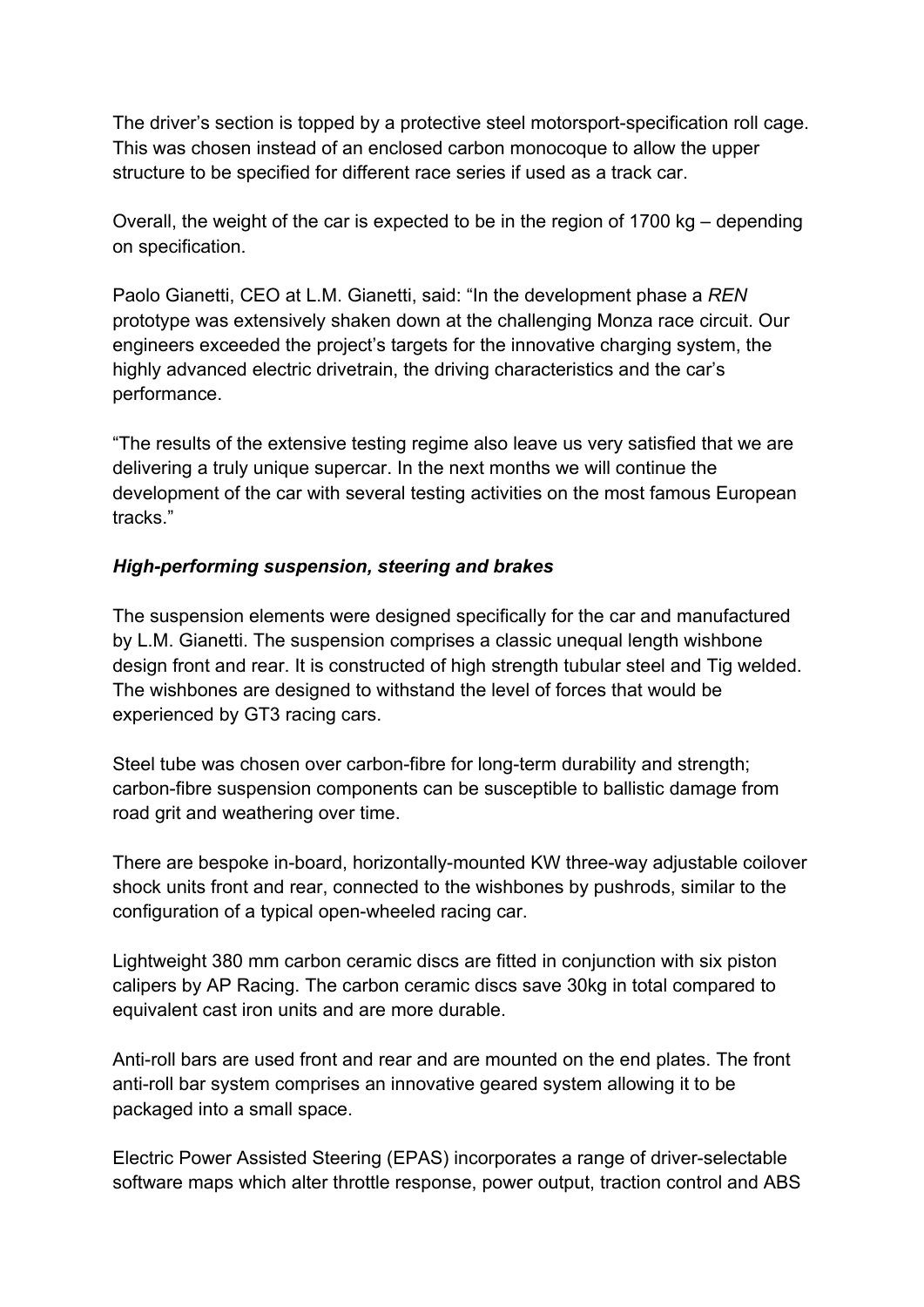action, depending on driver preference and driving environment. For example, the driver may choose a lighter map for urban use and a heavier one for high speed or track use. The EPAS rack is mounted behind the front aluminium chassis plate in front of the driver's feet.

#### *TREV technology delivers supercar performance and unprecedented efficiency*

The Techrules *REN* will be the first supercar from a Chinese manufacturer and the world's first electric production supercar powered by a turbine range extender system. Despite having no rivals, the *REN* can be classed as a range extended electric vehicle with a distributed powertrain (multiple electric motors). A pure plug-in electric version will also be available in the future.

The Techrules patent-protected series hybrid powertrain combines extensive experience of aerospace and electric vehicle technologies with several proprietary technical innovations to deliver unprecedented levels of efficiency and performance, *and* ultra-low environmental impact.

Techrules first presented its Turbine-Recharging Electric Vehicle (TREV) system at the 2016 Geneva Motor Show, introducing an all-new range extender system that uses a turbine to drive a generator which charges the battery pack. This in turn, provides electricity to drive the traction motors. Unlike many previously developed turbine powertrain systems, there is no direct electrical feed from the generator to the electric motors in normal operation. Only when the battery is depleted can the turbine be used to propel the car.

Air drawn into the micro turbine is passed through a heat exchanger where heat from the exhaust air is transferred to the cold intake air, and compressed before it is ignited. Ignition of the compressed and heated fuel-air mixture generates enormous energy which is channelled at very high speeds to turn the turbine vanes. As this hot exhaust gas is expelled, it passes through the heat exchanger to ensure the heat energy is recuperated and transferred to cold intake air.

Techrules Chief Technology Officer, Matthew Jin, explains: "In the conventional cars that dominated the 20th century, the combustion engine that converts a fuel's chemical energy into a useful mechanical energy is also the driving engine that turns the wheels.

"Because turbines have always been a very inefficient way to convert chemical energy into useful, wheel-turning mechanical energy, only a few have tried to use a turbine in the powertrain system, and none have ever succeeded commercially.

"But, with electric vehicles, an electric motor is used to drive the wheels, which effectively frees the combustion engine to exclusively convert chemical energy into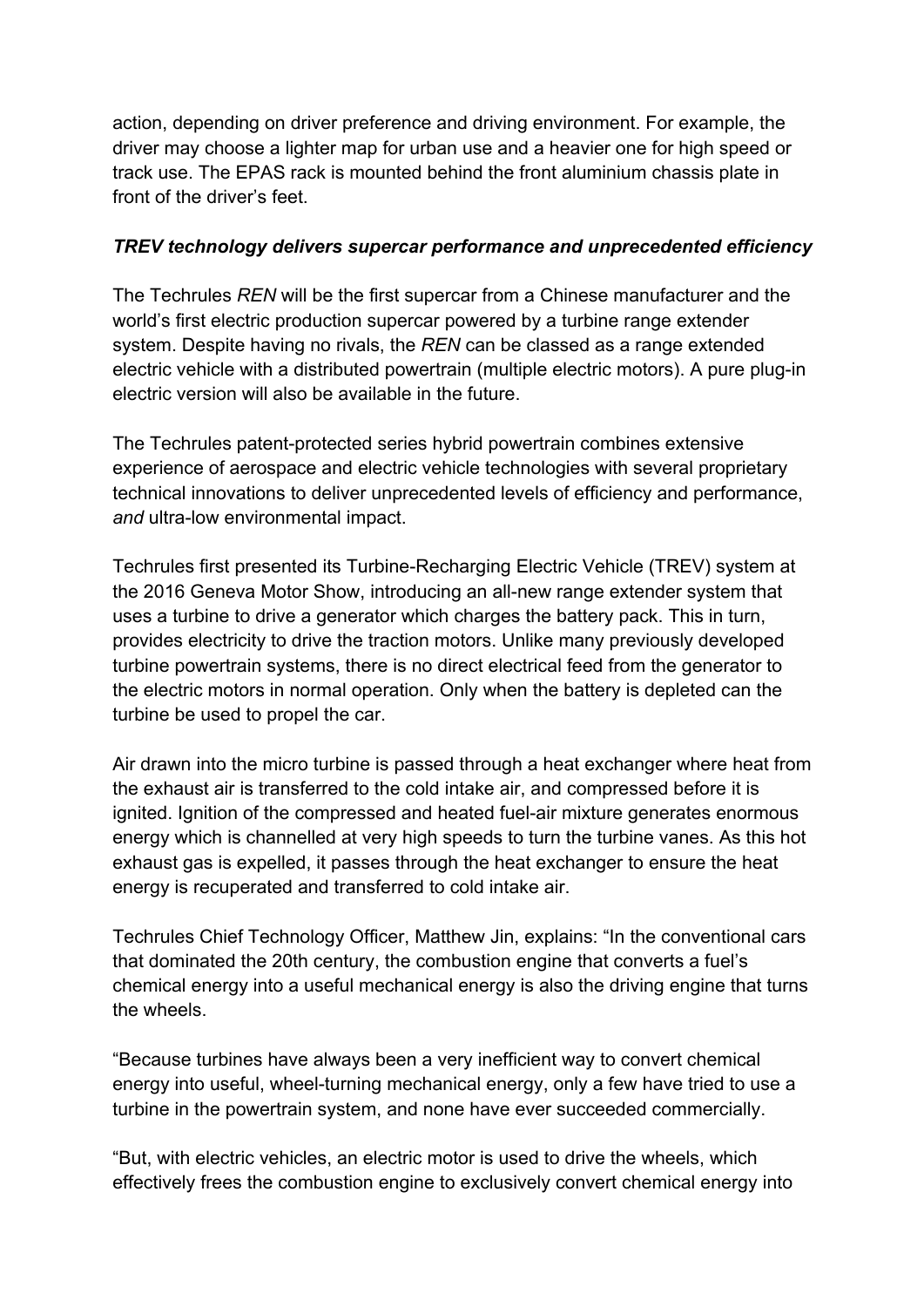mechanical energy and finally into electric energy. This is a major breakthrough, making it possible for us to use the highly efficient turbine engine as a superb range extender on our vehicles."

### *Next generation TREV offers two power outputs*

The second generation of Techrules' unique TREV (Turbine-Recharging Electric Vehicle) will power the *REN*, with the option of one or two turbines installed to power the batteries. Two types of turbine are available, a 30 kW high efficiency unit and a high power density 80 kW unit, with the variety of combinations offering a wide range of overall turbine power and efficiency options. The new generation turbine – which is in advanced stages of productionisation – is smaller and lighter and runs at higher speeds than previous versions.

The TREV system still has the potential to deliver 2,000 km from 80-litres of fuel, depending on the vehicle it is used in. The EV-only range is targeted at 200 km, subject to the battery and electric motor configuration specified.

The TREV system can be run on both liquid and gaseous fuels. In testing, diesel has proven to provide the best performance capabilities, with emissions are better than the EU6 standard for diesel.

In the future, liquefied natural gas or hydrogen will be the most environmentally efficient fuels, the latter of which will generate zero tailpipe emissions. The TREV system is scalable and designed to be manufactured in high volumes to power any class of car – and could even be made small enough for a motorcycle**.**

### *A modular drivetrain for all power outputs*

The drivetrain comprises two, four or six axial flux, liquid-cooled electric motors manufactured by YASA in the UK. These motors, known as 'pancake motors', have a large diameter in relation to their length, making them ideal for use on the *REN* as the motors package flat against the inside of the carbon tub, where space is at a premium.

The rear-wheel-drive two-motor configuration will see a motor driving each rear wheel. A four-motor set-up will drive all four wheels. The highest-power six-motor configuration has two motors for each rear wheel, and one for each front wheel.

The motors drive each wheel via a reduction gear of 1:3.3 housed in each side plate specially designed for the car.

As with the platform, the *REN*'s powertrain is also modular, comprising either two, four or six axial flux (biscuit tin) YASA electric motor generators. There are also three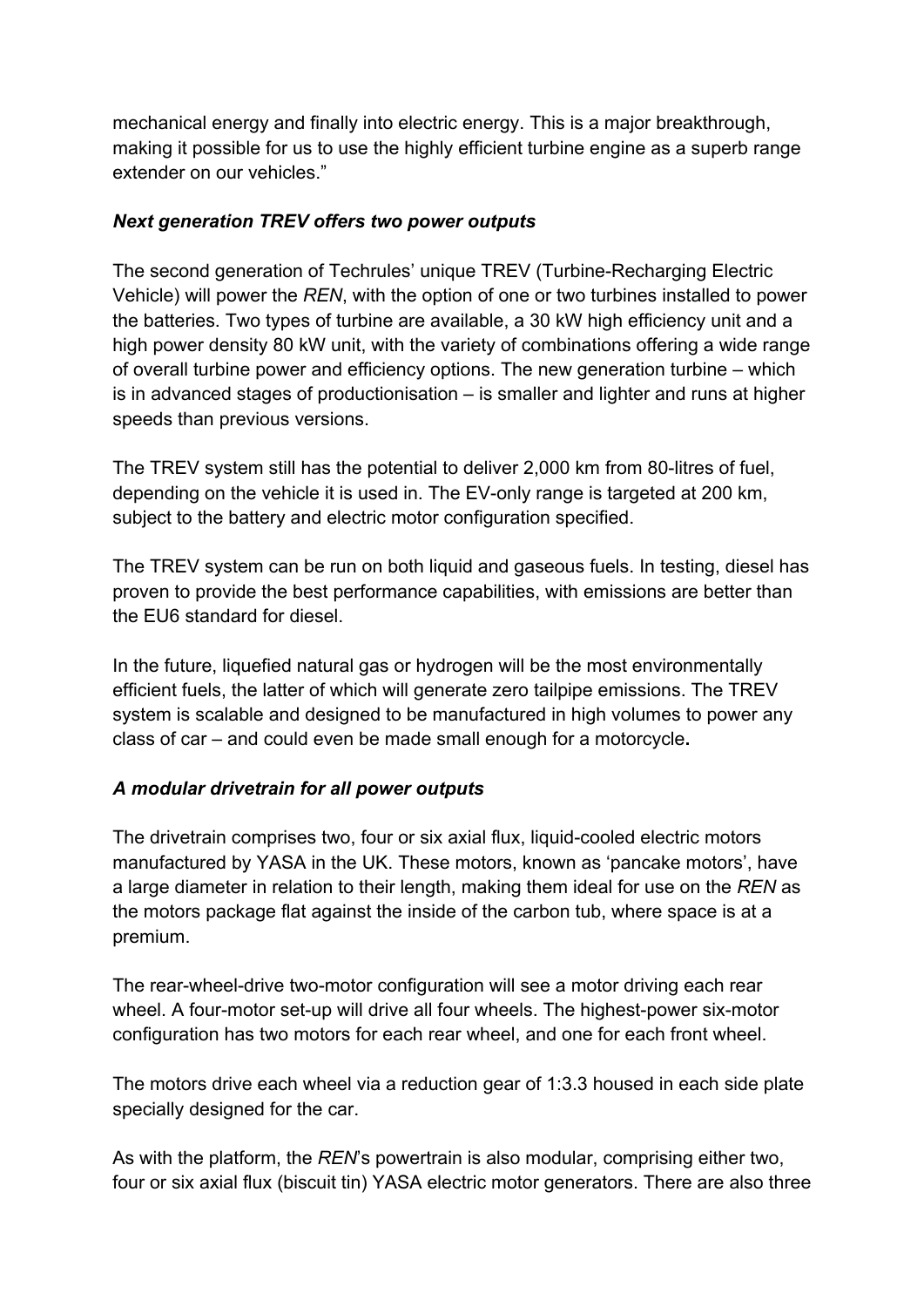available battery capacities: 14 kWh, 25 kWh, and 32 kWh. And customers can choose from either one or two high efficiency 30 kW turbine configuration, or a high power density two-80 kW turbine set-up.

And single YASA motor generates 160 kW / 215 hp (218 ps) and 390 Nm / 288 lb ft. The resulting outputs from the various configurations available are:

| 780 Nm / 575 lb ft<br>Two motors = $320$ kW / 429 hp (435ps) |  |
|--------------------------------------------------------------|--|
|--------------------------------------------------------------|--|

- Four motors = 640 kW / 858 hp (870ps) 1560 Nm / 1,150 lb ft
- Six motors = 960 kW / 1,287 hp (1,305ps) 2340 Nm / 1,725 lb ft

#### *Smart battery management with advanced charge balancing strategy*

The battery pack is designed and manufactured by Podium Engineering specifically for the *REN*. It will come in three capacities of 14 kWh, 25 kWh and 32 kWh and can be charged to 80% capacity in under 15 minutes using a DC fast charger. The target lifespan of the battery is 100,000 cycles.

The batteries feature an innovative design and incorporate battery management technologies that enable superior charging efficiency and power balancing between battery cells. Each cell voltage and temperature are independently monitored. Cells are connected via a circuit board instead of wires, for greater durability. The number of cells is 1,344 cell for the 25 kWh version and the pack can deliver 1,200 A, enough to drive six wheel motors at full power.

The battery management system (BMS) is integrated and designed to optimise the performance and life of the battery while ensuring absolute safety. There are three water cooling circuits for the motors, battery and inverter. A heat exchanger (radiator) pack is attached to the front aluminium chassis plate and the cooling circuits are supplied by three electric pumps also mounted on the front plate.

The performance and range capabilities of the TREV system are directly linked to the chosen modular options and electric drivetrain configurations.

Altogether, the new Techrules platform can cater for more than 300 TREV system options.

Through extensive testing and evolution of the TREV technology over the past 12 months, performance of the *REN* production car is even more explosive than the 2016 concept car. In the flagship six-motor version of *REN* the maximum power will reach to 960 kW (1,287 hp/1,305 ps).

The table below gives an idea how a six-motor Techrules car will compare to currently available hypercars in terms of performance and efficiency: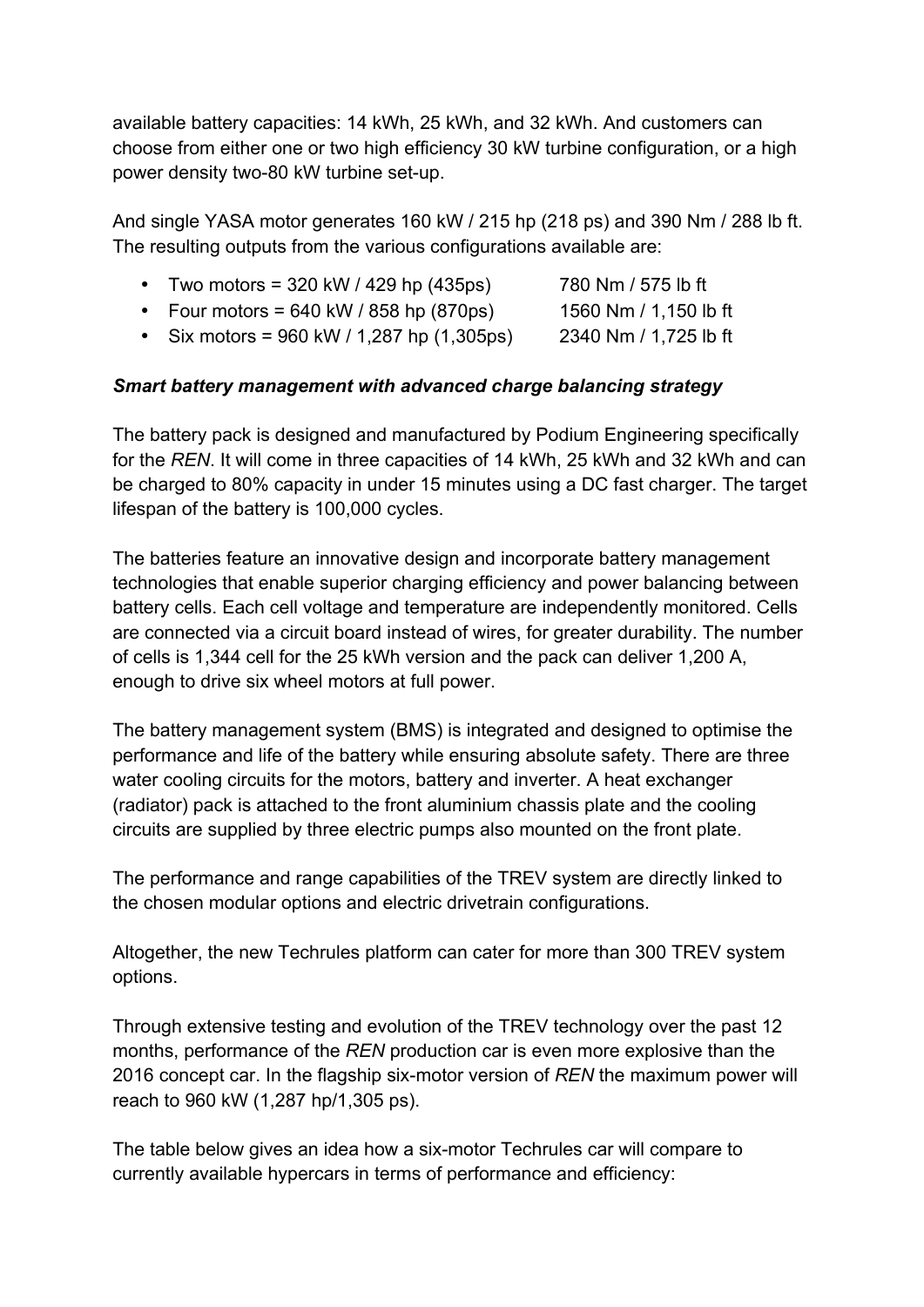| Car                   | hp / kW / Nm      | Fuel cons.  | CO <sup>2</sup> | $0 - 100$ | Max speed |
|-----------------------|-------------------|-------------|-----------------|-----------|-----------|
|                       |                   | (mpg/       | (g/km)          | (km/h)    | (mph/     |
|                       |                   | 1/100km     | $(NEDC^*)$      |           | km/h)     |
| Techrules REN         | 1287 / 960 / 2340 | 31.5/7.5    | 106             | 2.5       | 199 / 320 |
| (six-motor            |                   |             |                 |           |           |
| configuration)        |                   |             |                 |           |           |
| Porsche 918           | 887 / 652 / 1280  | 91/3.1      | 72              | 2.6       | 214 / 344 |
| Lamborghini           | 740 / 552 / 690   | 16.7/16.9   | 394             | 2.9       | 217 / 349 |
| Aventador             |                   |             |                 |           |           |
| <b>Bugatti Veyron</b> | 1001 / 736 / 250  | 11.3 / 24.9 | 596             | 2.5       | 253/407   |
| Pagani Huayra         | 749 / 559 / 1000  | 23.5/12     | 300             | 3.2       | 235 / 378 |
| Ferrari               | 950 / 708 / 900   | 19.9/14.2   | 330             | 3         | 217 / 349 |
| LaFerrari             |                   |             |                 |           |           |
| Koenigsegg            | $1500+ / 2000+$   | N/A         | N/A             | N/A       | 255/410   |
| Regera                |                   |             |                 |           |           |

*\* NEDC figures for PHEVs includes a full battery charge.*

## *A platform designed by Techrules for the future of eco-mobility*

With a future range of models in mind the *REN* represents a platform that can be modulated to support supercars, SUVs, family sedans and even small city cars. However the manufacturing approach will be different across the categories. The supercar construction is introduced in the *REN* supercar, with a hand-crafted carbonfibre tub and double wishbone suspension following the high level performance focus of formula and sports racing cars. This approach is only suitable for very low production volumes.

Techrules is taking this unique approach to developing platforms to allow models to therefore share similar powertrains but within different vehicle architecture.

Production of *REN* is likely to start in 2018, with orders starting at the 2017 Geneva Motor Show. A limited run of 96 track versions will be hand built in Italy, with a projected production volume of 10 cars per year.

## **TECHNICAL SPECIFICATIONS**

TECHRULES REN

**Performance** (all projections based on initial testing of *REN* supercar with maximum battery and turbine configuration) Power output: 960 kW (1,287 hp / 1,305 ps) Torque at the wheels: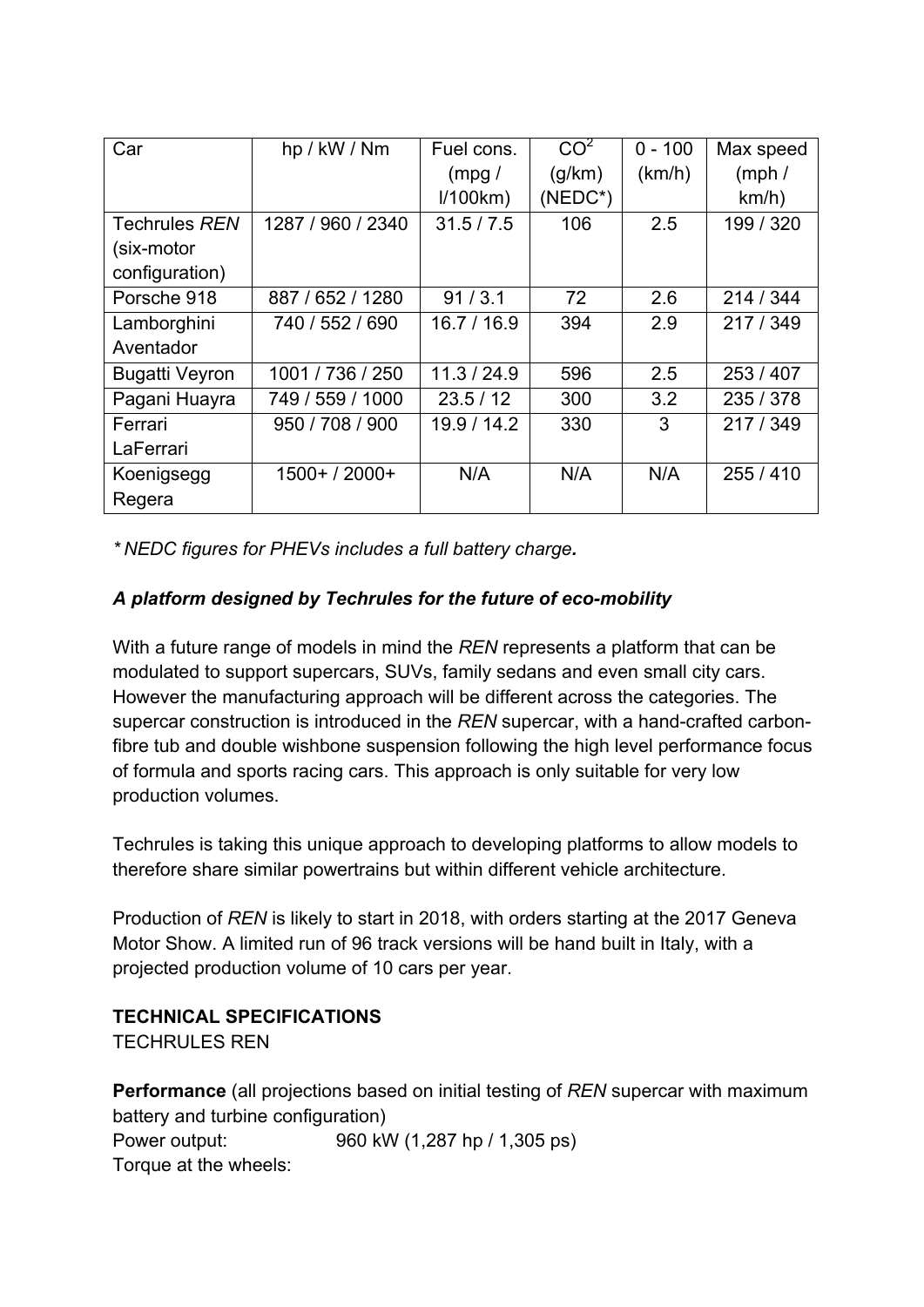| Front:                                 | 780 Nm (575 lb ft)    |
|----------------------------------------|-----------------------|
| Rear:                                  | 1,560 Nm (1150 lb ft) |
| Total:                                 | 2,340 Nm (1725 lb ft) |
| Acceleration (0-100 km/h): 2.5 seconds |                       |
| Max speed:                             | 320 km/h              |
| Pure Fuel consumption: 7.5I/100km      |                       |

### **Transmission**

Number of forward gears: 1

## **Battery pack**

| Voltage:                | Nominal 710-800V                                                               |
|-------------------------|--------------------------------------------------------------------------------|
| Battery type:           | High Power Li-Ion Polymer Battery                                              |
| Capacity:               | 25 kWh usable                                                                  |
| Thermal management:     | Water cooling                                                                  |
|                         | Battery and thermal management systems with several layers of redundant safety |
| and protection systems. |                                                                                |
|                         |                                                                                |

### **Chassis**

| Construction:            | Carbon-fibre monocoque |
|--------------------------|------------------------|
| Front suspension:        | Double wishbone        |
| Rear suspension:         | Double wishbones       |
| Wheel / tyre size front: | 8.5J x 22 / 265/35 R22 |
| Wheel / tyre size rear:  | 8.5J x 22 / 265/35 R22 |

### **Dimensions**

| Length:            | 4,694 mm            |
|--------------------|---------------------|
| Width:             | 2,048 mm            |
| Height:            | 1,200 mm            |
| Wheelbase:         | 2,723.5 mm          |
| Track front / rear | 1,818 mm / 1,808 mm |
| Dry weight         | 1,630 kg            |

### **Brakes**

| Front: | Ventilated carbon ceramic discs Ø 380 mm, 37 mm wide, |
|--------|-------------------------------------------------------|
|        | with six calipers                                     |
| Rear:  | Ventilated carbon ceramic discs Ø 355 mm, 35 mm wide, |
|        | with four-piston calipers                             |

## **Steering**

Rack and pinion electrically power assisted steering.

## **Safety systems**

ABS